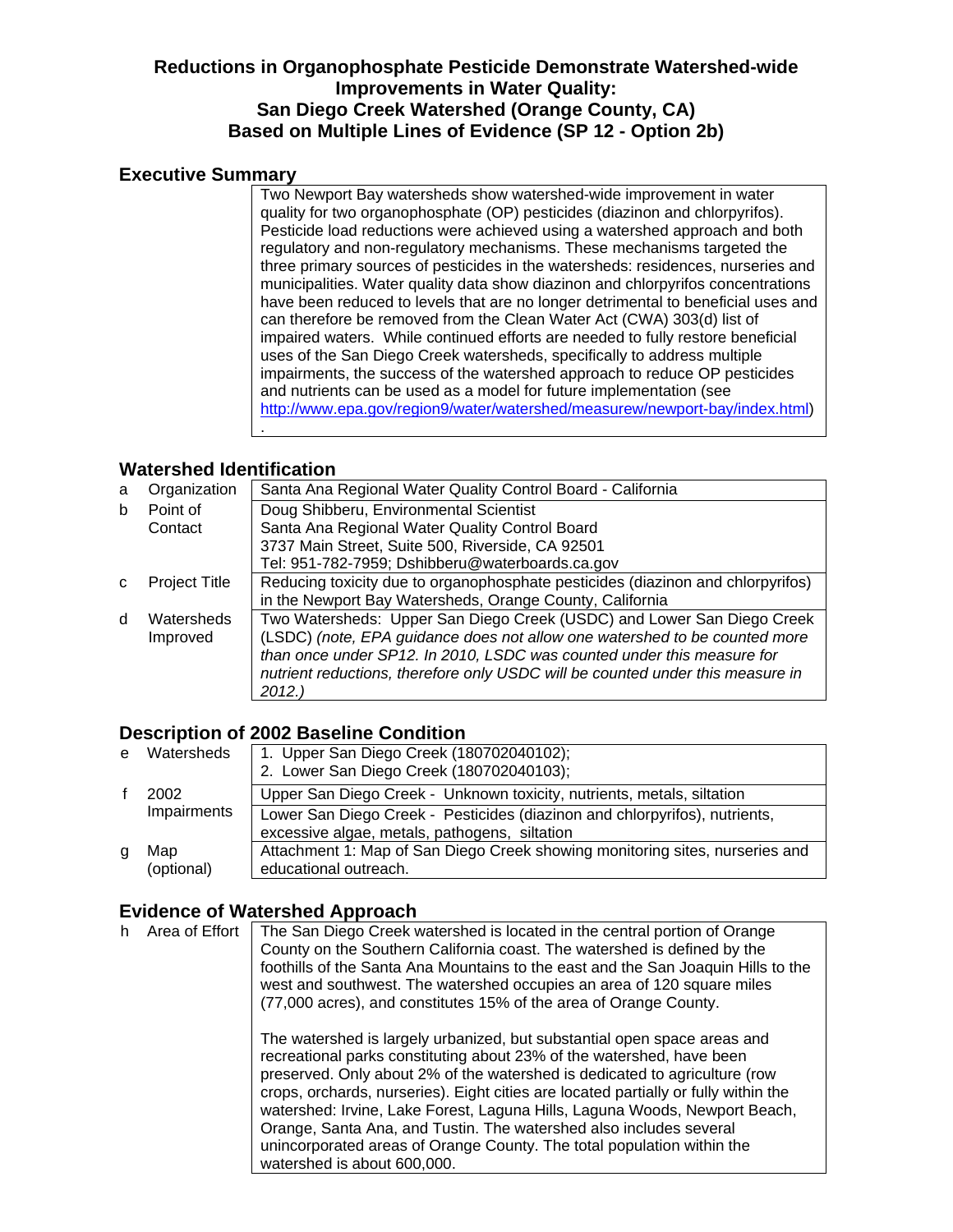i Key Stakeholders Involved and Their Roles

Santa Ana Regional Water Quality Control Board (Regional Board): California regional water quality agency responsible for implementing the federal Clean Water Act as well as the state water quality law (Porter-Cologne). The Regional Board adopted a diazinon and chlorpyrifos TMDL for the San Diego Creek and Newport Bay Watershed in 2003, which was approved by the U.S. Environmental Protection Agency (EPA) in 2004. The objective of the TMDL is the reduction of diazinon and chlorpyrifos concentrations in surface water to nontoxic levels. The TMDL established an implementation plan that includes both regulatory and non regulatory mechanisms requiring stakeholders to reduce pesticide discharges.

County of Orange: The County of Orange acts as the lead for municipalities regulated under the area-wide National Pollutant Discharge Elimination System (NPDES) stormwater permit for Orange County. The stormwater permittees in the San Diego Creek Watershed (including the County, and the cities of Irvine, Laguna Hills, Laguna Woods, Lake Forest, Newport Beach, Orange, Santa Ana, and Tustin) are responsible for implementing a monitoring plan for pesticides in urban runoff. Permittees are also required to implement programs for reduction of pesticide runoff from urban areas to the maximum extent practicable.

University of California Cooperative Extension (UCCE): The University of California Cooperative Extension (UCCE) operates a 250-acre research and extension station located within the watershed. UCCE staff and facilities provide training and expertise to improve agricultural runoff water quality and also to improve/reduce runoff from urban landscapes. Urban areas in the watershed were demonstrated to be significant sources of pesticide runoff [\(Link:](http://www.cdpr.ca.gov/docs/emon/surfwtr/contracts/sccwrp_rpt_406.pdf) [Contributions of Organophosphorus Pesticides](http://www.cdpr.ca.gov/docs/emon/surfwtr/contracts/sccwrp_rpt_406.pdf) from Residential Land Uses [during Dry and Wet Weather\)](http://www.cdpr.ca.gov/docs/emon/surfwtr/contracts/sccwrp_rpt_406.pdf).

Large Commercial Nurseries: Under Porter-Cologne, and pursuant to California's [Policy for the Implementation and Enforcement of the Nonpoint Source Pollution](http://www.waterboards.ca.gov/water_issues/programs/nps/docs/oalfinalcopy052604.pdf)  [Control Program,](http://www.waterboards.ca.gov/water_issues/programs/nps/docs/oalfinalcopy052604.pdf) the Regional Board began issuing Waste Discharge Requirements (WDRs) to large nurseries in 1990, to address excessive nutrient discharges. In 2005 and 2006, these WDRs were revised to include TMDL limits for diazinon and chlorpyrifos. Nurseries are [required to treat their stock with](http://www.cdpr.ca.gov/docs/emon/pubs/ehapreps/EH0502.pdf)  [pesticides due to a state-imposed quarantine targeting fire ants.](http://www.cdpr.ca.gov/docs/emon/pubs/ehapreps/EH0502.pdf) Chlorpyrifos is among the pesticides used for this purpose. Subsequent to the TMDL, the nurseries have switched to alternative products. The nurseries have also implemented BMPs to retain sediment (and associated bound pesticides) onsite and reuse the sediment in their potting mix. (Three of the four nurseries left the watershed in 2010 after termination of their long-term land leases).

California Department of Pesticide Regulation (DPR): The DPR registers pesticides for use in California and issues licenses for professional pesticide applicators. DPR also collects usage data from licensed pesticide applicators and conducts studies to monitor the impact of pesticides used for the fire ant quarantine program.

United States Environmental Protection Agency (US EPA): The US EPA registers pesticides for use at the federal level after conducting human health and ecological risk assessments. The US EPA provides oversight, technical assistance and grant funding to support monitoring, assessment and implementation of the State water quality programs including permitting, enforcement and restoration.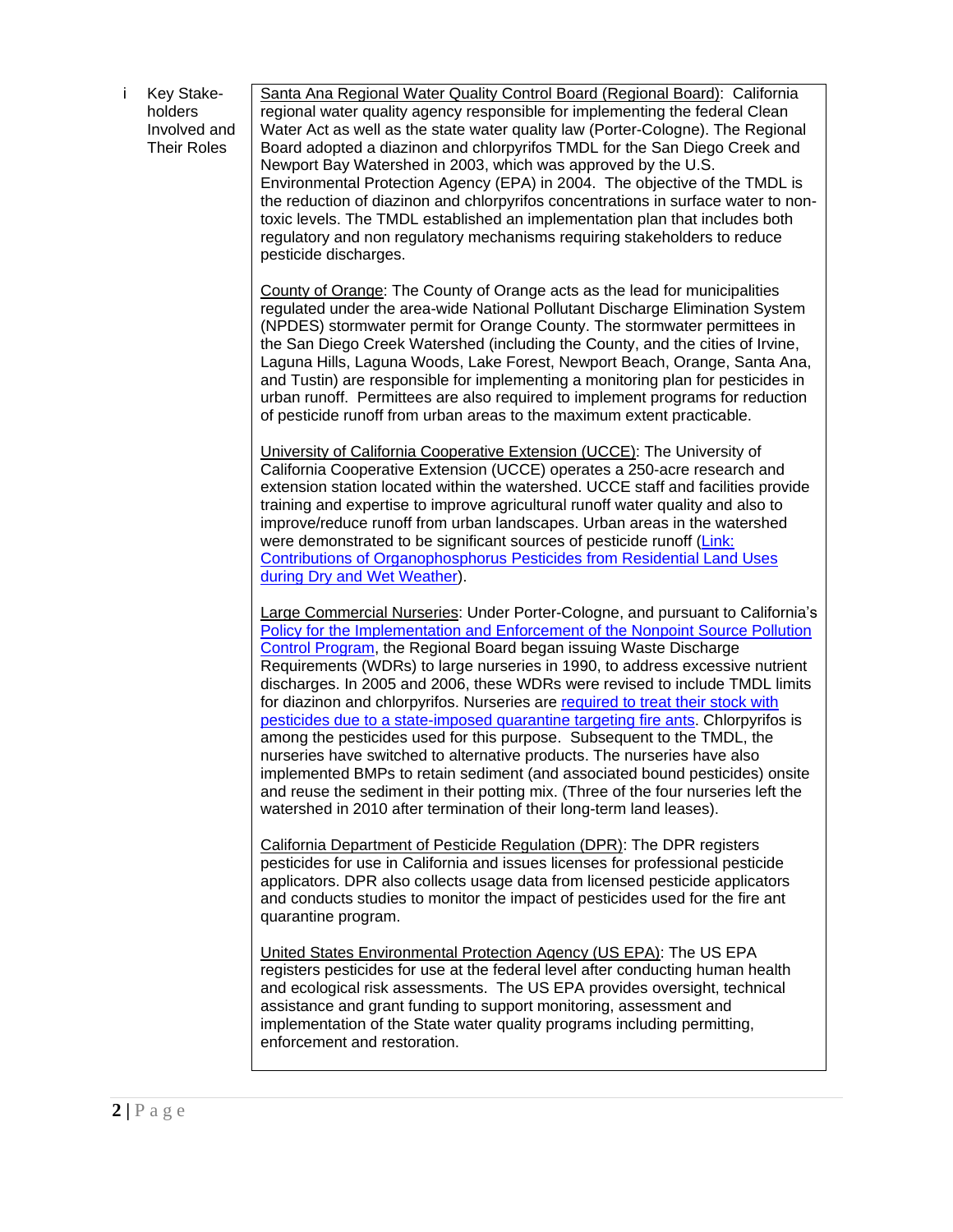|   | Watershed<br>Plan   | The Newport Bay/San Diego Creek Watershed Diazinon and Chlorpyrifos TMDL<br>and Implementation Plan, was adopted by the Regional Board in April 2003. The<br>TMDL establishes chronic and acute numeric targets for diazinon and<br>chlorpyrifos, and outlines a series of implementation actions with a timetable, to<br>meet the TMDL targets. These include NPDES and WDR permit limits, outreach<br>and education, agricultural best management practices (BMPs), and water<br>quality monitoring.                                                                                                                                                                                                                                                                                                                                                                                                                                                                                                                                                                                                                                                                                                                                               |
|---|---------------------|------------------------------------------------------------------------------------------------------------------------------------------------------------------------------------------------------------------------------------------------------------------------------------------------------------------------------------------------------------------------------------------------------------------------------------------------------------------------------------------------------------------------------------------------------------------------------------------------------------------------------------------------------------------------------------------------------------------------------------------------------------------------------------------------------------------------------------------------------------------------------------------------------------------------------------------------------------------------------------------------------------------------------------------------------------------------------------------------------------------------------------------------------------------------------------------------------------------------------------------------------|
| k | Restoration<br>Work | Management measures implemented by stakeholders included:<br>Education and outreach to residential pesticide users, and<br>demonstration of alternative ant control strategies<br>Implementation of common erosion and sediment control procedures at<br>nurseries to prevent potting mix (with incorporated pesticides) from<br>reaching waterbodies, and to reuse of sediment in potting mix. These<br>activities funded in part by a \$300,000 319h grant project during 2004-<br>07: Reduction of pesticide runoff from Nurseries<br>Water quality outreach to small nurseries (partly funded by a \$370,000<br>state grant project during 2007-09: Orange County Nurseries Water<br><b>Quality Improvement Project)</b><br>Implementation of Integrated Pest Management (IPM) strategies by<br>$\bullet$<br>municipalities to reduce pesticide use through landscape design, plant<br>selection, and use of non-toxic alternatives for pest control<br>Creation of a demonstration center to train landscape architects, master<br>gardeners, and municipal staff on IPM and outreach to targeted<br>pesticide user groups (partly funded by a \$1 million state grant during<br>2005-08: Mitigating Pesticide Runoff in Urbanized Environments |

# **Evidence of Watershed-wide Improvement**

<span id="page-2-0"></span>

|   | Impairments<br>Removed (If<br>applicable)     | Water-column toxicity caused by diazinon and chlorpyrifos has been reduced to<br>levels that are not detrimental to beneficial uses. Table 1 demonstrates that<br>sufficient data exist to delist San Diego Creek for diazinon and chlorpyrifos.                                              |              |           |                |                                                                     |               |
|---|-----------------------------------------------|-----------------------------------------------------------------------------------------------------------------------------------------------------------------------------------------------------------------------------------------------------------------------------------------------|--------------|-----------|----------------|---------------------------------------------------------------------|---------------|
|   |                                               |                                                                                                                                                                                                                                                                                               |              |           |                | Table 1: Delisting Scenario Using Data From 2009 to 2011 (Option 1) |               |
|   |                                               |                                                                                                                                                                                                                                                                                               |              |           | No. of         | No. of TMDL                                                         |               |
|   |                                               | Waterbody                                                                                                                                                                                                                                                                                     | Pollutant    | Condition | <b>Samples</b> | Exceedances                                                         | Action        |
|   |                                               | San Diego                                                                                                                                                                                                                                                                                     | Diazinon     | Acute     | 65             | $\Omega$                                                            | Delist        |
|   |                                               | Creek<br>Reach 2                                                                                                                                                                                                                                                                              |              | Chronic   | 61             | $\mathbf{0}$                                                        | Delist        |
|   |                                               |                                                                                                                                                                                                                                                                                               | Chlorpyrifos | Acute     | 45             | $\overline{2}$                                                      | <b>Delist</b> |
|   |                                               |                                                                                                                                                                                                                                                                                               |              | Chronic   | 45             | 2                                                                   | Delist        |
|   |                                               | San Diego                                                                                                                                                                                                                                                                                     | Diazinon     | Acute     | 63             | $\Omega$                                                            | Delist        |
|   |                                               | Creek                                                                                                                                                                                                                                                                                         |              | Chronic   | 59             |                                                                     | Delist        |
|   |                                               | Reach 1                                                                                                                                                                                                                                                                                       | Chlorpyrifos | Acute     | 43             |                                                                     | Delist        |
|   |                                               |                                                                                                                                                                                                                                                                                               |              | Chronic   | 43             |                                                                     | Delist        |
| m | Improving<br>Trend in<br><b>Water Quality</b> | For many years, diazinon and chlorpyrifos were among the top pesticides used<br>in California. These "broad-spectrum" pesticides were used for both urban<br>applications (targeting ants, termites, fleas and other household and landscape<br>pests), and for agricultural crop protection. |              |           |                |                                                                     |               |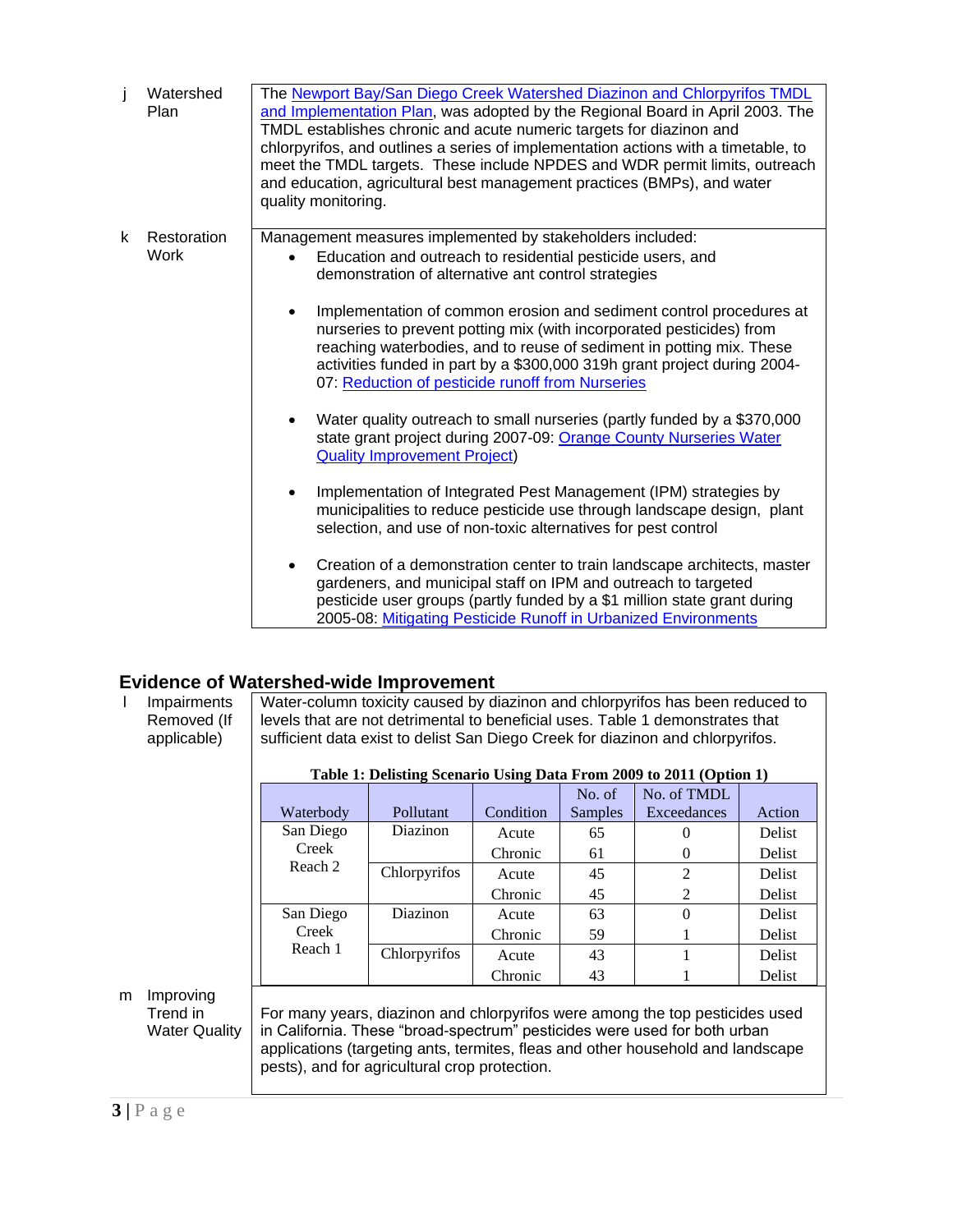Reductions in Pesticide Use: In 1996, the Food Quality Protection Act directed the US EPA to use more stringent standards when registering pesticides for use (largely due to public health concerns). The US EPA subsequently revised its risk assessments and negotiated revised registration agreements with the manufacturers of diazinon and chlorpyrifos [\(](#page-3-0)

[Table](#page-3-0) 2). The agreements specified the phase-out of most uses by 2005.

#### <span id="page-3-0"></span>**Table 2: Summary of U.S. EPA Re-registration Agreements for Diazinon and Chlorpyrifos**

|                               | Action                                                                                                       | xv<br>Schedule                                      |                             |  |  |
|-------------------------------|--------------------------------------------------------------------------------------------------------------|-----------------------------------------------------|-----------------------------|--|--|
| Use                           | (summary excerpts)                                                                                           | Chlorpyrifos                                        | Diazinon                    |  |  |
| Indoor                        | Cancel virtually all uses                                                                                    | Stop sale: Dec. 31, 2001<br>Stop use: Dec. 31, 2004 | Stop sale:<br>Dec. 31, 2002 |  |  |
| Outdoor, non-<br>agricultural | Reduced usage rates (e.g.<br>golf courses, fire ants) or<br>elimination (e.g. home<br>lawn & gardens, parks) | Dec. 1, 2000                                        | Dec. 31, 2004               |  |  |
| Agricultural                  | Limits on usage for some<br>crops                                                                            | Dec. 31, 2000                                       | Feb., 2001                  |  |  |

The impact of the re-registration agreements on pesticide usage can be seen in the pesticide usage data collected by the California Department of Pesticide Regulation (DPR). DPR collects pesticide use data from licensed applicators, although this does not cover pesticide usage by the general public. In areas with substantial urbanization, home and garden uses (which are not reported to the DPR) may have accounted for about half the total diazinon and chlorpyrifos usage.

<span id="page-3-1"></span>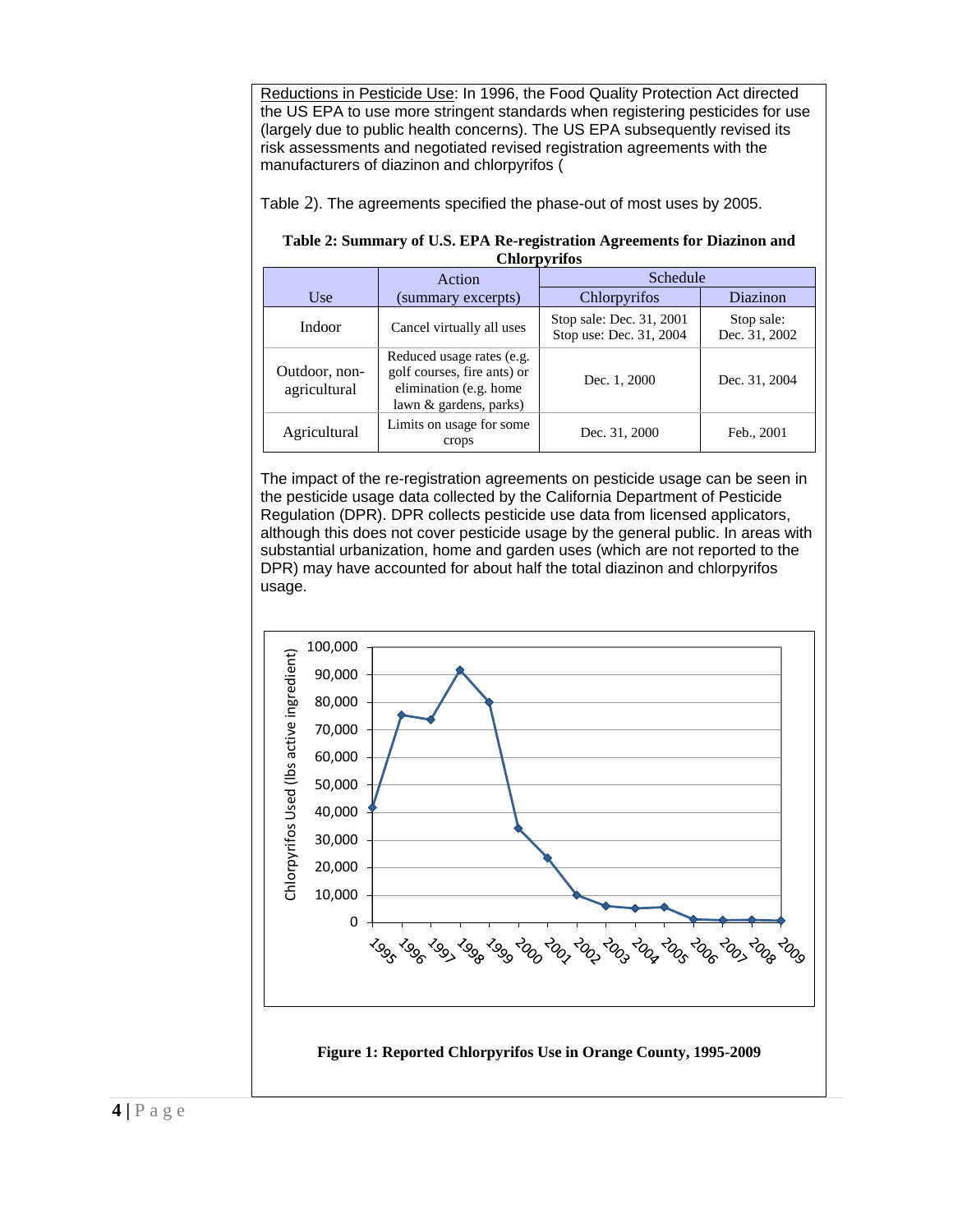

<span id="page-4-0"></span>**Figure 2: Reported Diazinon Use in Orange County, 1995-2009**

#### [Figure](#page-3-1) 1 and

[Figure](#page-4-0) 2 show the annual *reported* use of chlorpyrifos and diazinon in Orange County for the 15 years from 1995 to 2009. Major reductions in use took place as the phase-out of uses proceeded from 2001 to 2005, with the decline in diazinon use slightly lagging behind that of chlorpyrifos [\(](#page-4-0)

[Figure](#page-4-0) 2). Total reported use for both chlorpyrifos and diazinon in 2009 was reduced by 99 percent compared to the reported usage in 1999.

While the US EPA re-registration agreements were the primary cause of reduced diazinon and chlorpyrifos usage, it should be noted that US EPA's primary targets were indoor uses that were not likely to affect water quality in surface streams.

Additional actions by watershed stakeholders contributed to reductions in uses that were allowed to continue (e.g. nursery use) and likely contributed to the decline in purchase and use by homeowners during the phaseout period. These actions are summarized in Section K (above) and in Section O (see following section below).

Reductions in Pesticide Runoff: The reduction in usage has led to reductions in pesticide runoff concentrations in San Diego Creek and its tributaries. The 2003 TMDL required the County of Orange stormwater NPDES permittees to implement a monitoring program for diazinon and chlorpyrifos, and for water column toxicity. These requirements were implemented beginning in July 2005. (Earlier diazinon, chlorpyrifos, and toxicity data, collected between 1996 and 2001, were funded through two US EPA Clean Water Act grants [205j and 319h programs] or collected by the DPR).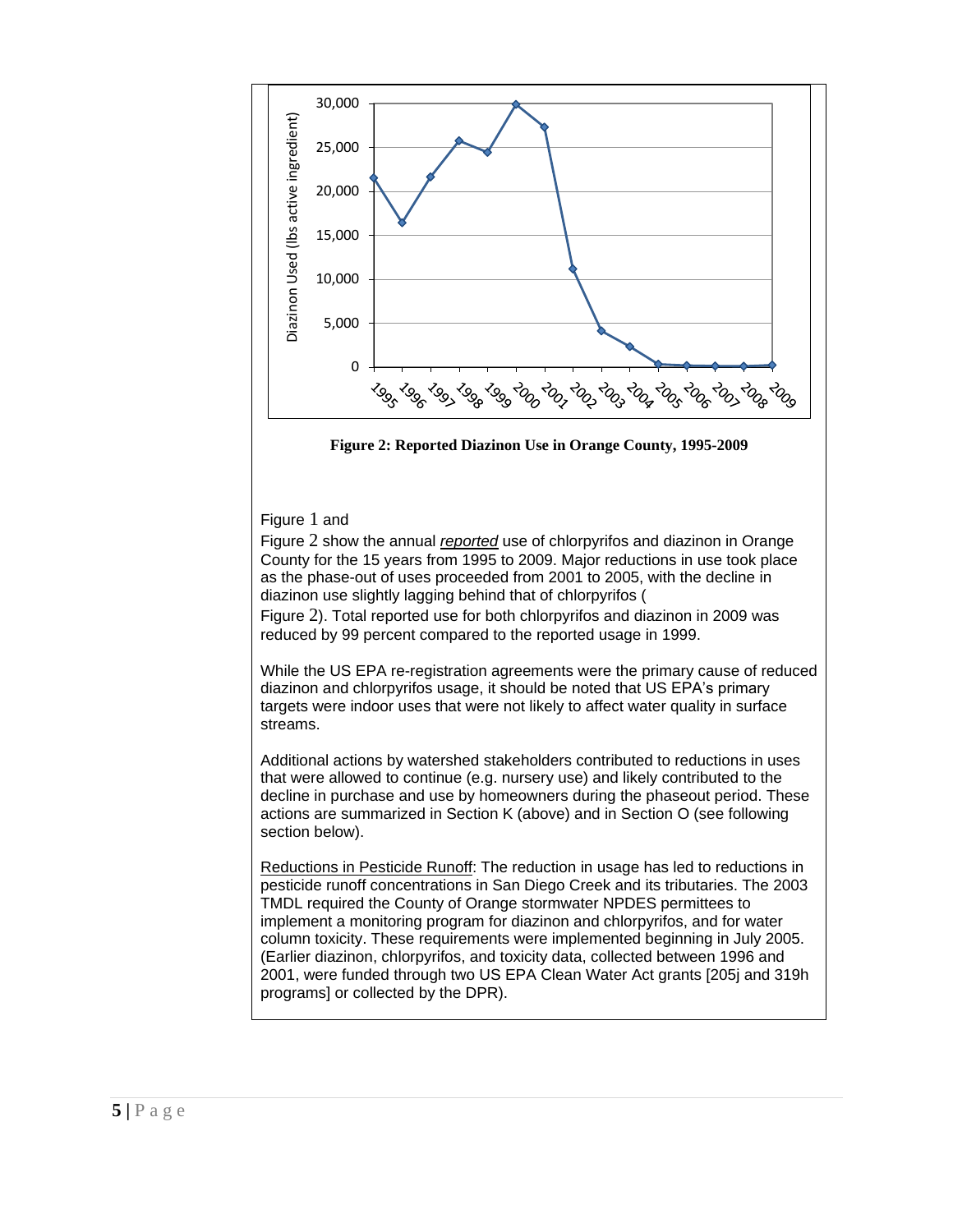<span id="page-5-0"></span>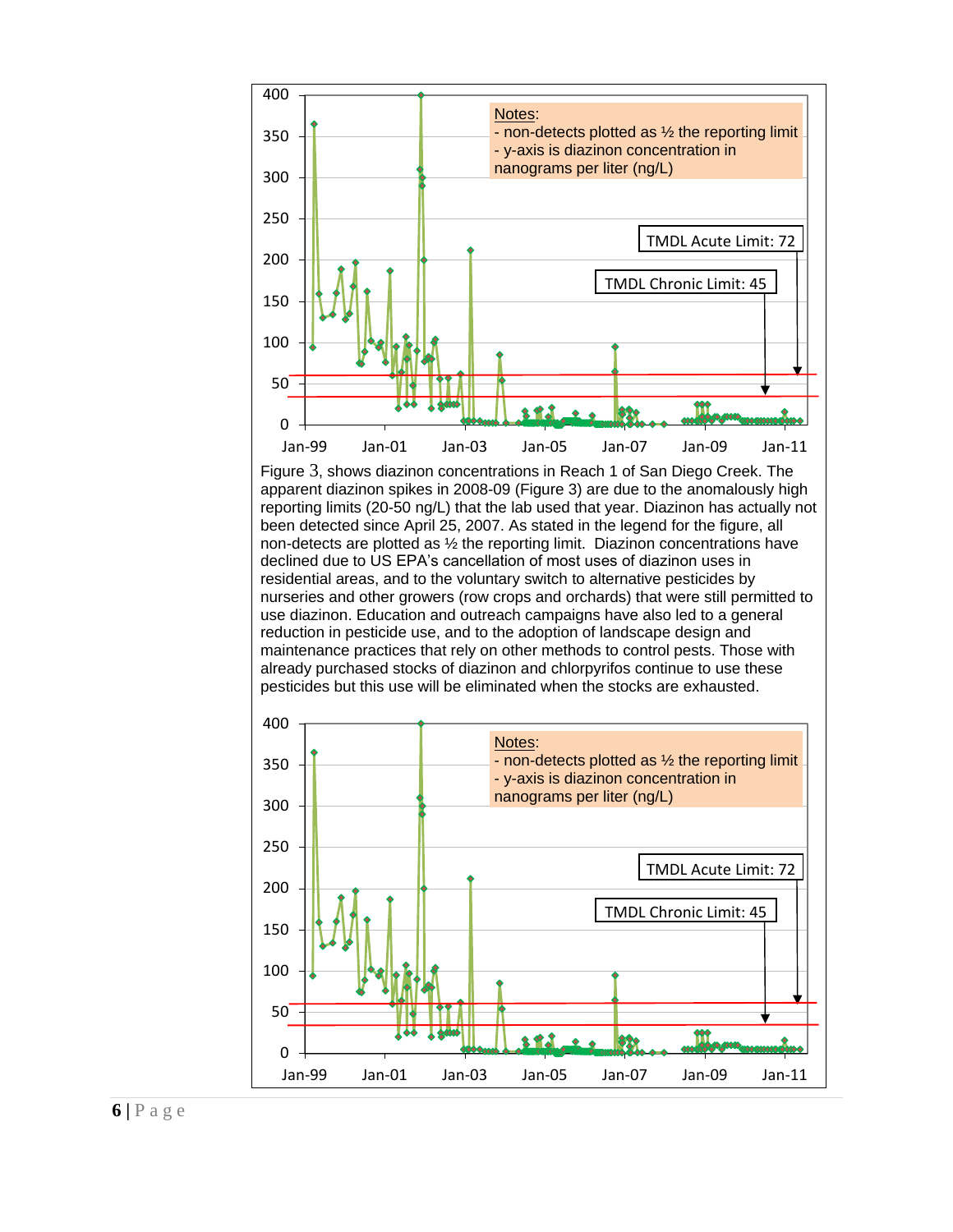<span id="page-6-0"></span>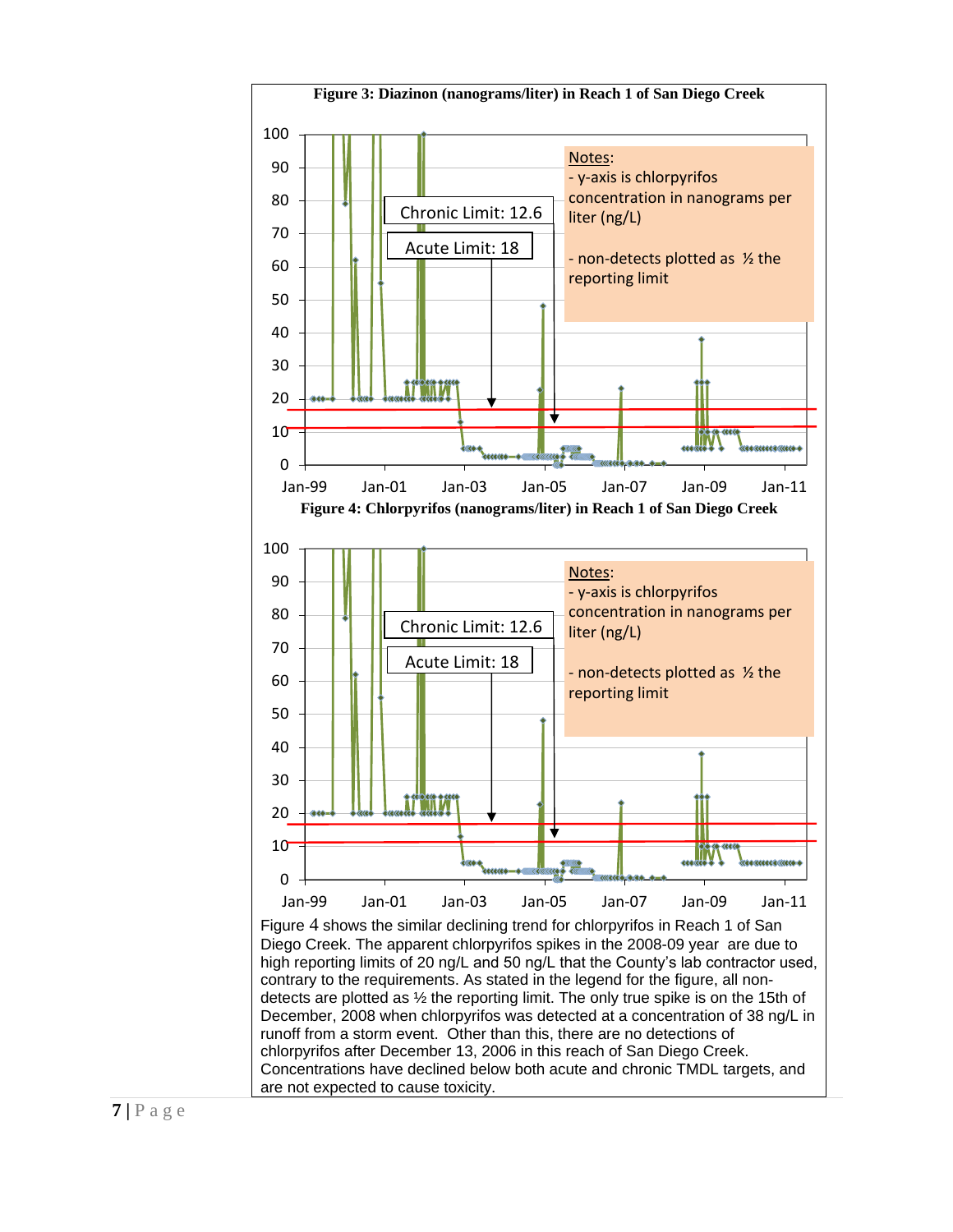n Supporting Trends (one or more)

Reductions in Water-Column Toxicity: Evidence of an improving trend in the related parameter of aquatic life toxicity, is demonstrated by comparison of [Figure 5,](#page-7-0) which summarizes available toxicity test data for the San Diego Creek Watershed from 1996-2001, with [Figure 6](#page-8-0) through [Figure](#page-10-0) 9, which detail post-TMDL toxicity test data from 2005-2011.

Results are quantified as in [Table 3,](#page-7-1) with the definitions "moderate" and "elevated" being used for the purposes of this report.

<span id="page-7-1"></span>

| <b>Table 3: Toxicity Reporting</b> |                               |                 |                       |                  |    |  |  |  |
|------------------------------------|-------------------------------|-----------------|-----------------------|------------------|----|--|--|--|
|                                    |                               |                 | <b>Toxicity Level</b> |                  |    |  |  |  |
| Parameter                          |                               | Formula         | Non-Toxic             | Elevated         |    |  |  |  |
| TUa                                | Acute Toxic<br>Units          | 100/LC50        |                       | $0 < T$ Ua $<$ 1 | >1 |  |  |  |
| TUc                                | Chronic<br><b>Toxic Units</b> | <b>100/NOEC</b> |                       | $1 <$ TUc $<$ 2  | >2 |  |  |  |

LC50 = concentration lethal to 50 percent of test organisms. NOEC = no observed effects level,  $TUa=acute$  toxic units,  $TUc =$  chronic toxic units



<span id="page-7-0"></span>**Figure 5: Acute Toxicity to** *Ceriodaphnia* **in San Diego Creek and its Tributaries (1996-2001) – excludes DPR toxicity testing of nursery runoff**

Diazinon and chlorpyrifos were first linked to water column toxicity in San Diego Creek during a State-sponsored investigation in 1999 and 2000 [\(Link:](http://www.cdpr.ca.gov/docs/emon/surfwtr/presentations/lee_030910.pdf)  [presentation describing the study\)](http://www.cdpr.ca.gov/docs/emon/surfwtr/presentations/lee_030910.pdf). Laboratory studies ascribed most of the observed toxicity to OP pesticides (diazinon and chlorpyrifos were the major OP pesticides being used at the time). The DPR also conducted toxicity testing in the San Diego Creek Watershed to evaluate the impacts on water quality from the DPR's mandatory fire ant quarantine program. The program required nurseries in Orange County to treat their stock with pesticides (with diazinon and chlorpyrifos being the major available options; [Link: Surface and Groundwater](http://www.cdpr.ca.gov/docs/emon/pubs/ehapreps/EH0502.pdf)  [Monitoring of Pesticides Used in the Red Imported Fire Ant Control Program \)](http://www.cdpr.ca.gov/docs/emon/pubs/ehapreps/EH0502.pdf).

Subsequent to the TMDL, the County of Orange incorporated toxicity tests into its permit-required monitoring program beginning with the 2005-06 reporting year (July 2005 through June 2006). The County conducts regular monitoring at two locations along San Diego Creek and at two locations in creeks that are tributary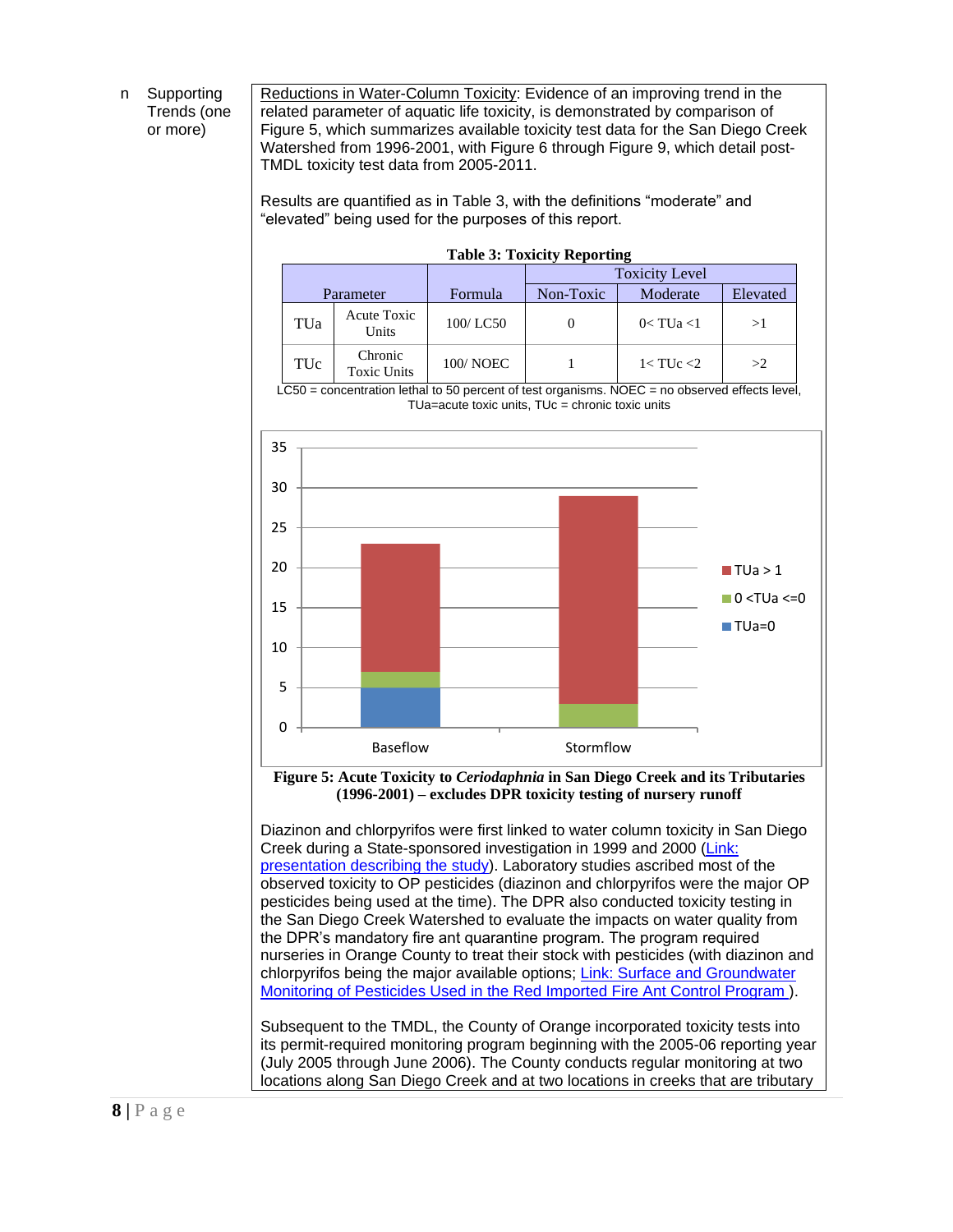to San Diego Creek. Monitoring is conducted during both baseflow conditions, (which prevail 90 percent of the time) and during stormflow conditions. Both acute and chronic tests are conducted.

Figure 6 summarizes the acute toxicity results for *Ceriodaphnia* under baseflow conditions. Most test results were non-toxic, (ranging from 79% to 100%: overall 90% for the six years), a significant change from the results obtained during the pre-TMDL period when only 20% of *Ceriodaphnia* tests under baseflow conditions were non-toxic. Toxic results over 1 TUa occurred only in the 2008-09 reporting year, and this is also a significant improvement over the pre-TMDL period where 55% of the tests exhibited elevated toxicity.



<span id="page-8-0"></span>Figure 7 summarizes the acute toxicity results for *Ceriodaphnia* under stormflow conditions. Most test results were non-toxic, (ranging from 63% to 100%; overall 84%). No tests found toxicity greater than 1 TUa. This is a significant improvement from the results obtained during the pre-TMDL period when all *Ceriodaphnia* tests under stormflow conditions exhibited toxicity, and 90% exhibited elevated toxicity (greater than 1 TUa). This specific test was not performed in 2010-11, but the results of the longer 7-day survival test for that year were all non-toxic, indicating that 100% of the samples could also be considered non-toxic for acute conditions in 2010-11.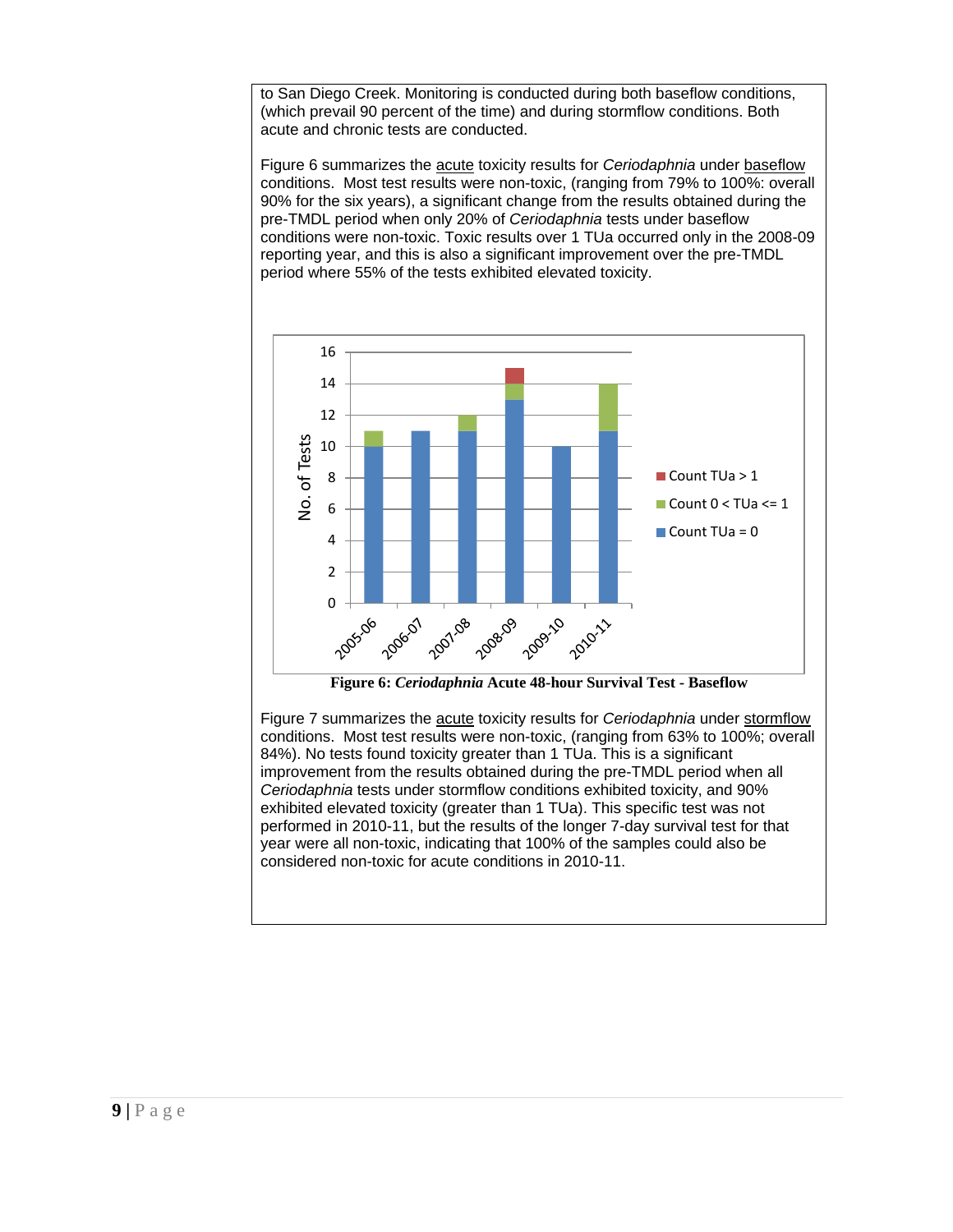

**Figure 7:** *Ceriodaphnia* **Acute (48-hour) Survival Test - Stormflow**

Few chronic tests were conducted during the pre-TMDL period because of the elevated toxicity found in the acute tests. Although there is no available comparison to pre-TMDL conditions for the chronic toxicity results they are included here to further illustrate post-TMDL water quality conditions.

Figure 8 summarizes the chronic toxicity results for *Ceriodaphnia* under baseflow conditions. Most test results were non-toxic, (ranging from 80% to 100%; overall 92%). Elevated toxicity (greater than 2 TUc) occurred only in 2008-09 and 2010- 11.



Figure 9 summarizes the chronic toxicity results for *Ceriodaphnia* under

stormflow conditions. Most test results were non-toxic, (ranging from 75% to 100% annually; overall 95%).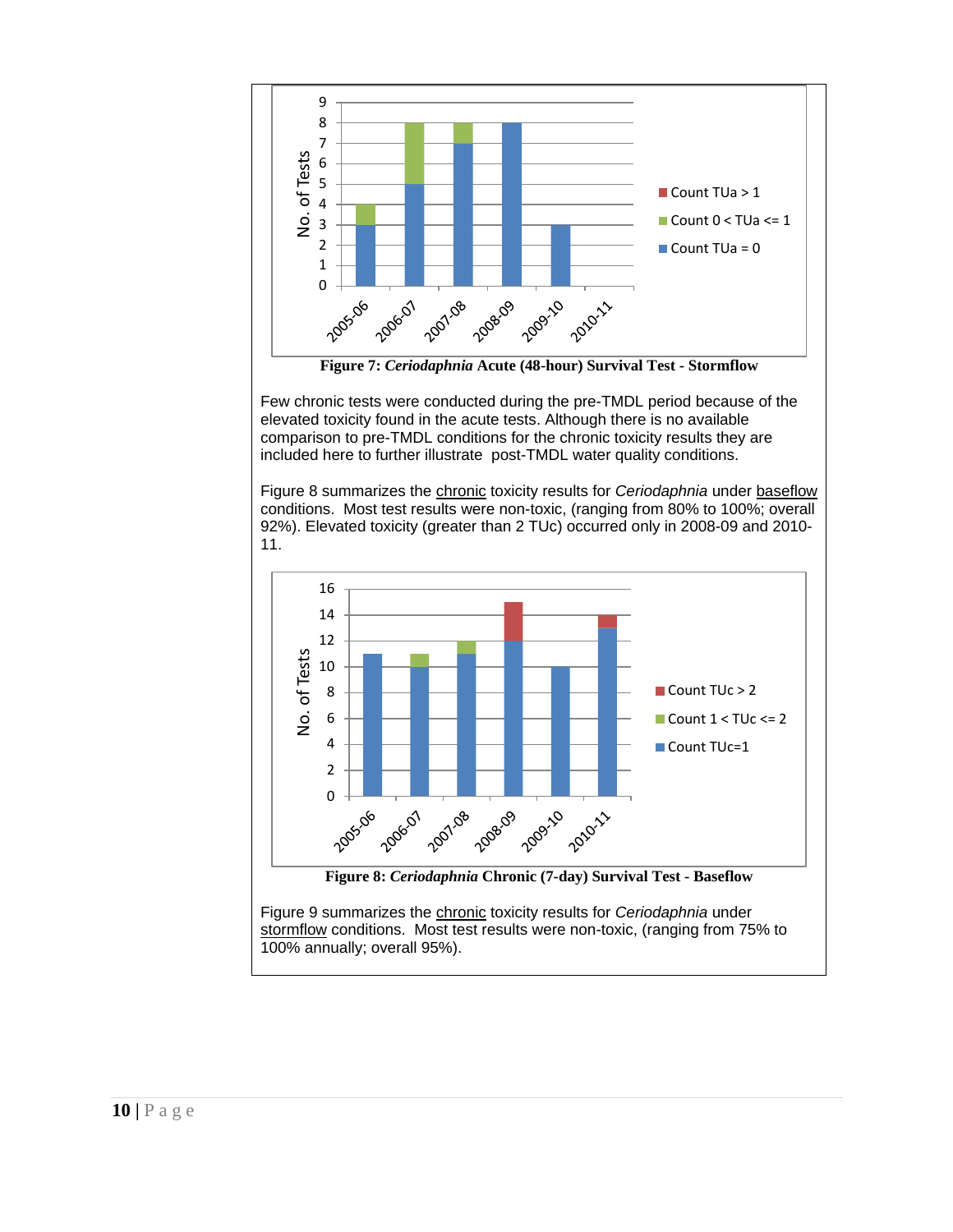<span id="page-10-0"></span>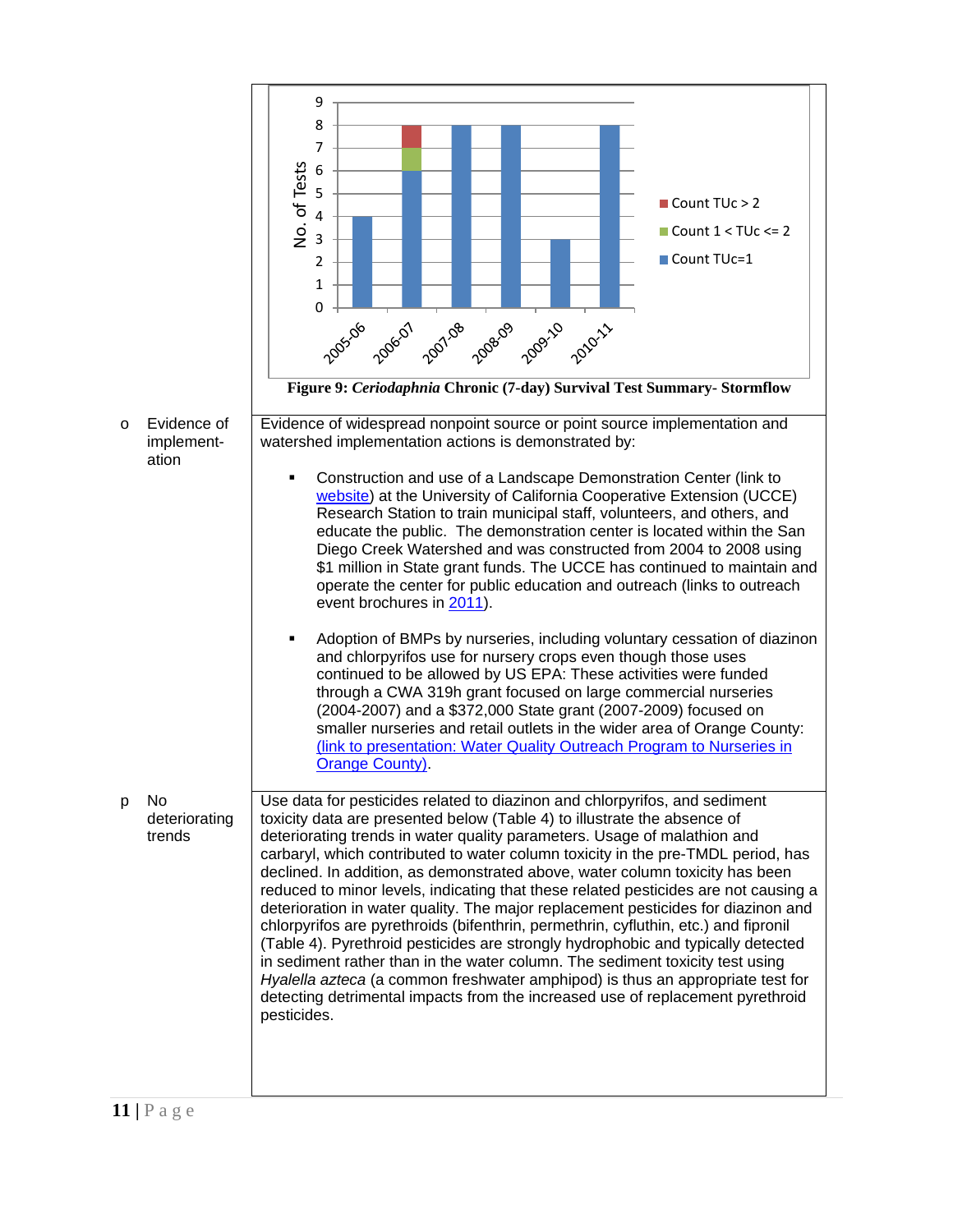<span id="page-11-0"></span>

| Table 4: Trends in Top Pesticides of Concern for Water Quality - Orange County |                   |                             |        |        |           |  |  |
|--------------------------------------------------------------------------------|-------------------|-----------------------------|--------|--------|-----------|--|--|
| Pesticide                                                                      |                   | Use (lbs active ingredient) |        |        | 10-Year   |  |  |
| <b>Class</b>                                                                   | Pesticide         | 1999                        | 2003   | 2009   | Change    |  |  |
|                                                                                | <b>Permethrin</b> | 10,500                      | 73,700 | 35,900 | 242%      |  |  |
|                                                                                | Cyfluthrin        | 800                         | 1,100  | 3,700  | 363%      |  |  |
| Pyrethroids                                                                    | <b>Bifenthrin</b> | 5,300                       | 4,100  | 3,800  | -28%      |  |  |
|                                                                                | Cypermethrin      | 5,900                       | 4,200  | 2,700  | -54%      |  |  |
| phenyl pyrazole                                                                | <b>Fipronil</b>   | 0                           | 9,900  | 4,000  | $>1000\%$ |  |  |
| Organo-                                                                        | Chlorpyrifos      | 80,000                      | 6,000  | 700    | -99%      |  |  |
| phosphates                                                                     | Diazinon          | 24,500                      | 4,100  | 300    | -99%      |  |  |
| (OPs)                                                                          | Malathion         | 6,000                       | 10,600 | 3,600  | $-40%$    |  |  |
|                                                                                | Carbaryl          | 2,800                       | 1,600  | 800    | $-71%$    |  |  |
| Carbamates                                                                     | Methomyl          | 3,200                       | 800    | 1      | $-100%$   |  |  |
|                                                                                | Captan            | 29,500                      | 43,500 | 9,300  | $-68%$    |  |  |
| Fungicides                                                                     | Thiram            | 6,500                       | 5,500  | 3      | $-100%$   |  |  |
| Molluscicide                                                                   | Metaldehyde       | 6,200                       | 5,000  | 2,700  | $-56%$    |  |  |

[Figure 10](#page-11-1) presents a summary of the 10-day in-sediment *Hyalella azteca* toxicity tests from 2005-06 through 2010-11. No tests were performed in 2009-10. Toxicity was absent in 78% of the tests, with the percentage of non-toxic results each year varying from 53% to 100%.

The increase in pyrethroid pesticide use [\(Table 4\)](#page-11-0) has not correlated with a significant increasing trend in sediment toxicity. This suggests that efforts to change pesticide use practices and to reduce pesticide runoff, have (for the most part) kept the concentrations of replacement pesticides below toxic thresholds.

<span id="page-11-1"></span>